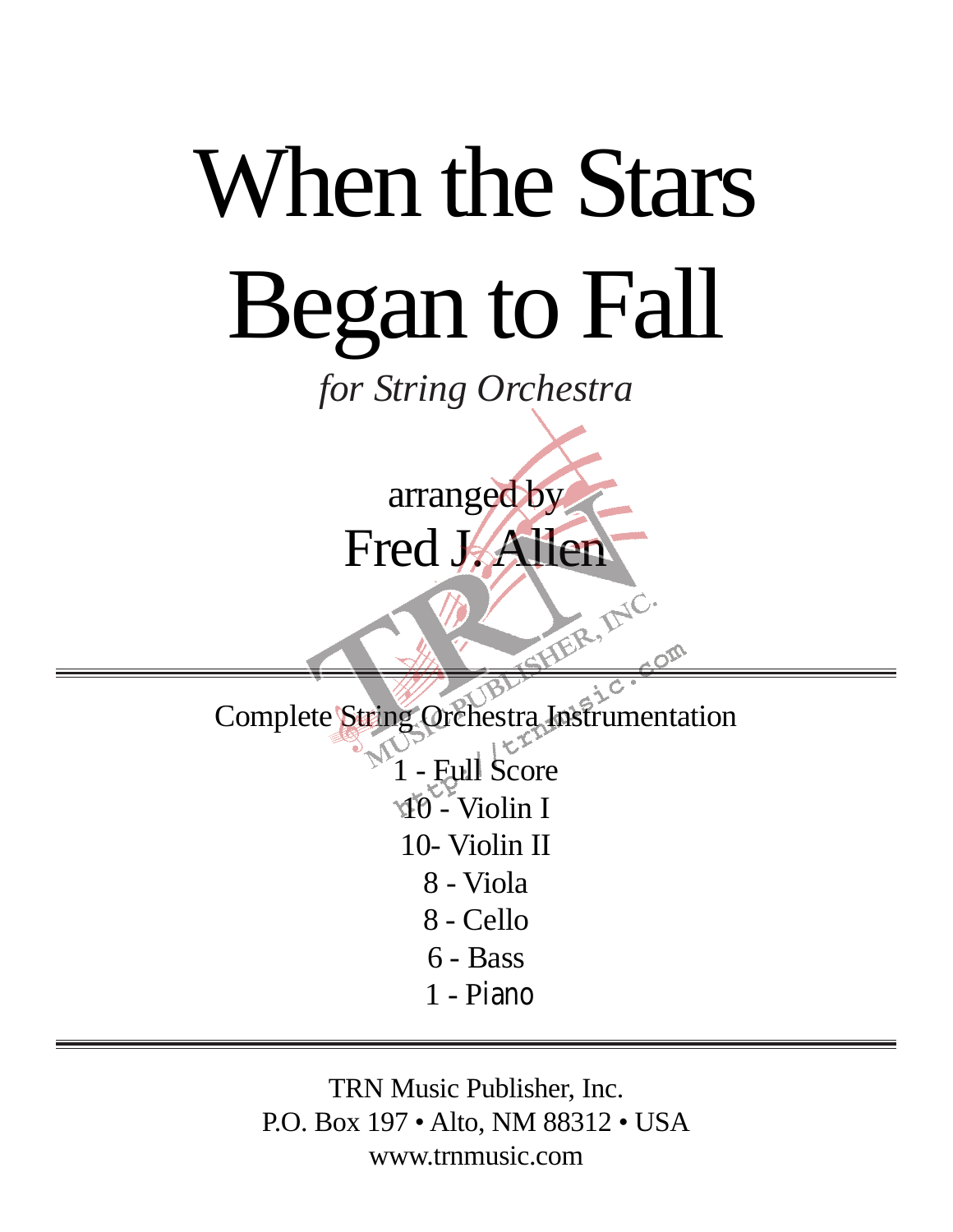### **About the Music - - -**

 *"My Lord What a Mornin"* is one of many anonymous spirituals sung in the fields and in worship by African-American slaves in the 19th century. In this setting, sonorities of the band are utilized which express a longing for the end of time, when there would be no sorrow, no pain. The last line of the refrain serves as the title for this setting.

#### **About the Composer - - -**



 **Fred J. Allen** is Director of Bands at **Stephen F. Austin State University** in Nacogdoches, Texas. In addition to his responsibilities with the band, he teaches conducting and music education classes. Prior to his current position, **Allen** taught at **Abilene Christian** University and for eleven years in public schools. His areas of specialization include literature for bands and intonation of the wind instruments. TRN has published pieces for band by **Fred J. Allen** which draw upon his

experience As a public school teacher. He attempts to present opportunities for expressive playing within the range and rhythm constriction necessary for young instrumentalists. **Allen** is a member of **College Band Directors National Association**, **Texas Music Educators Association**, and **Phi Beta Mu** honorary bandmasters fraternity.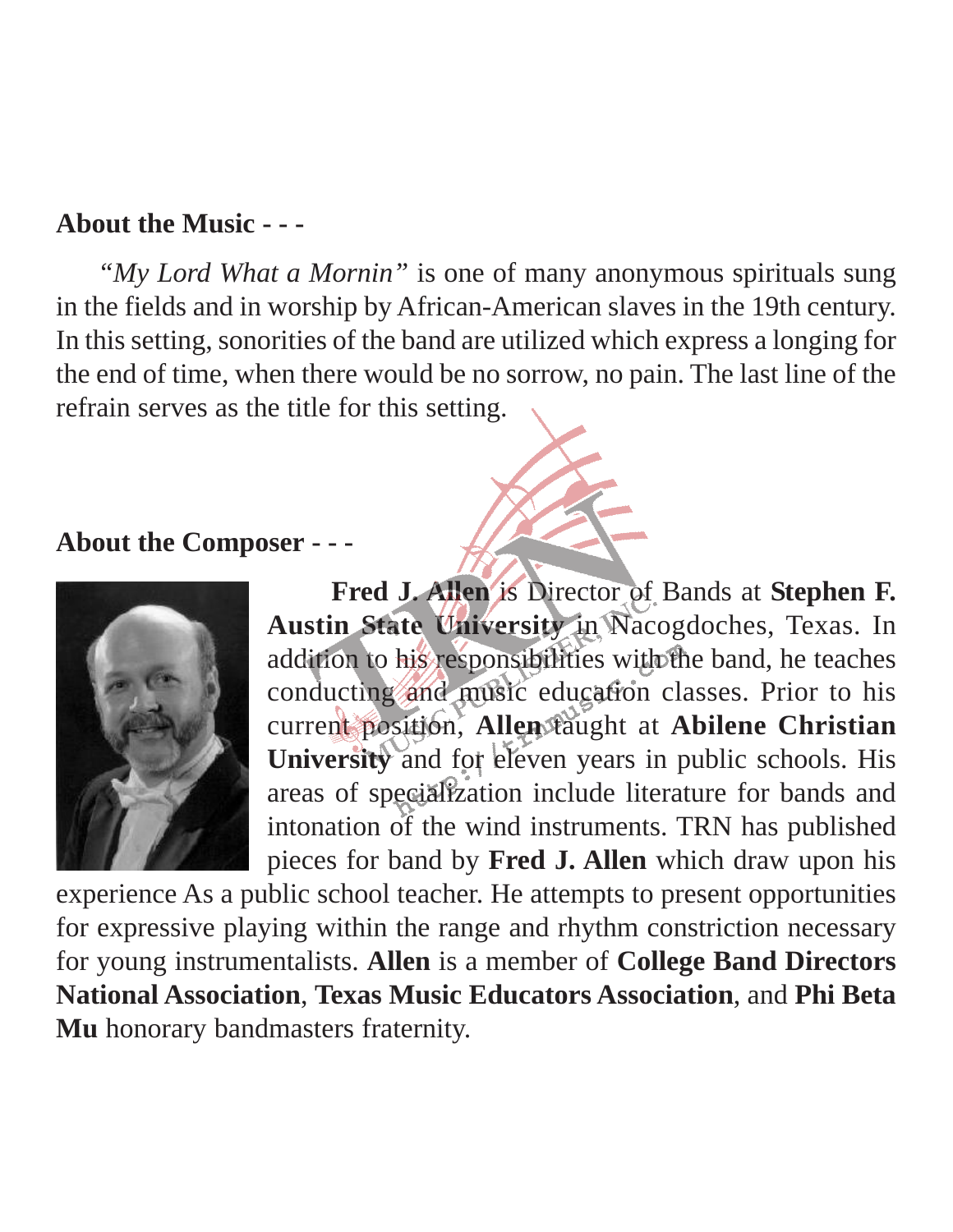# **When the Stars Began to Fall** *for String Orchestra*

## Conductor

**arr. Fred J. Allen**





Copyright © MMVI by TRN MUSIC PUBLISHER, INC. All Rights Reserved. Printed in U.S.A. International Copyright Secured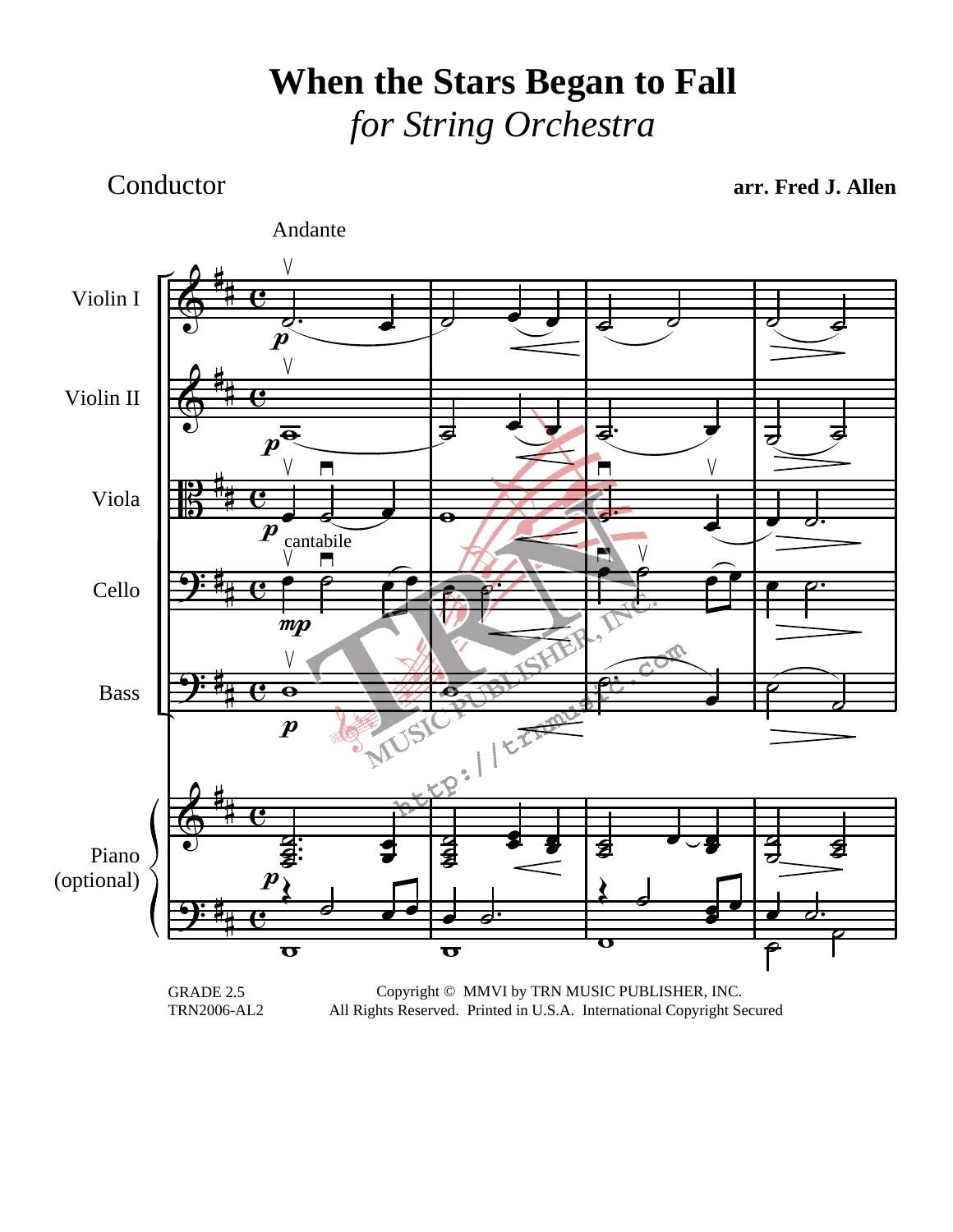

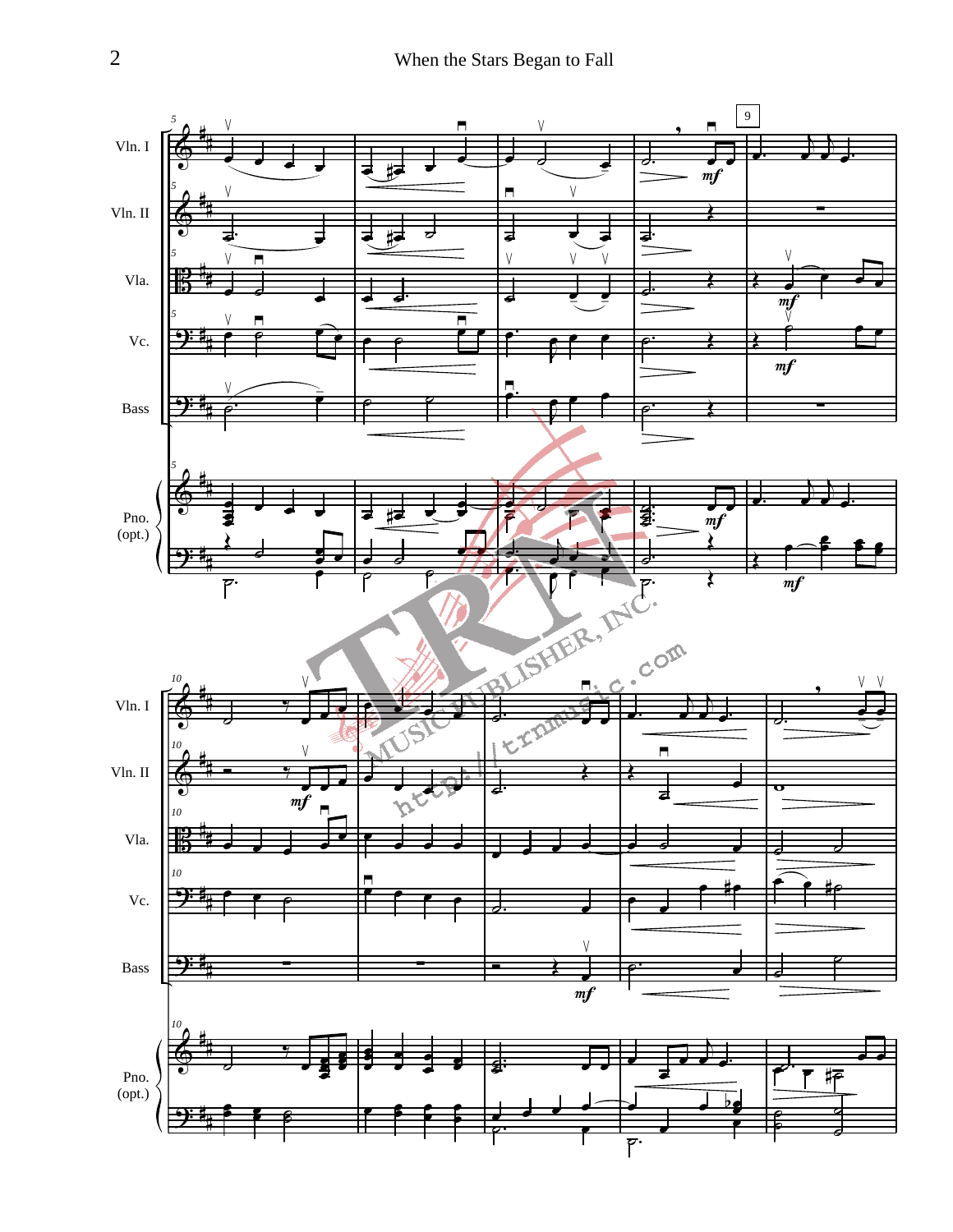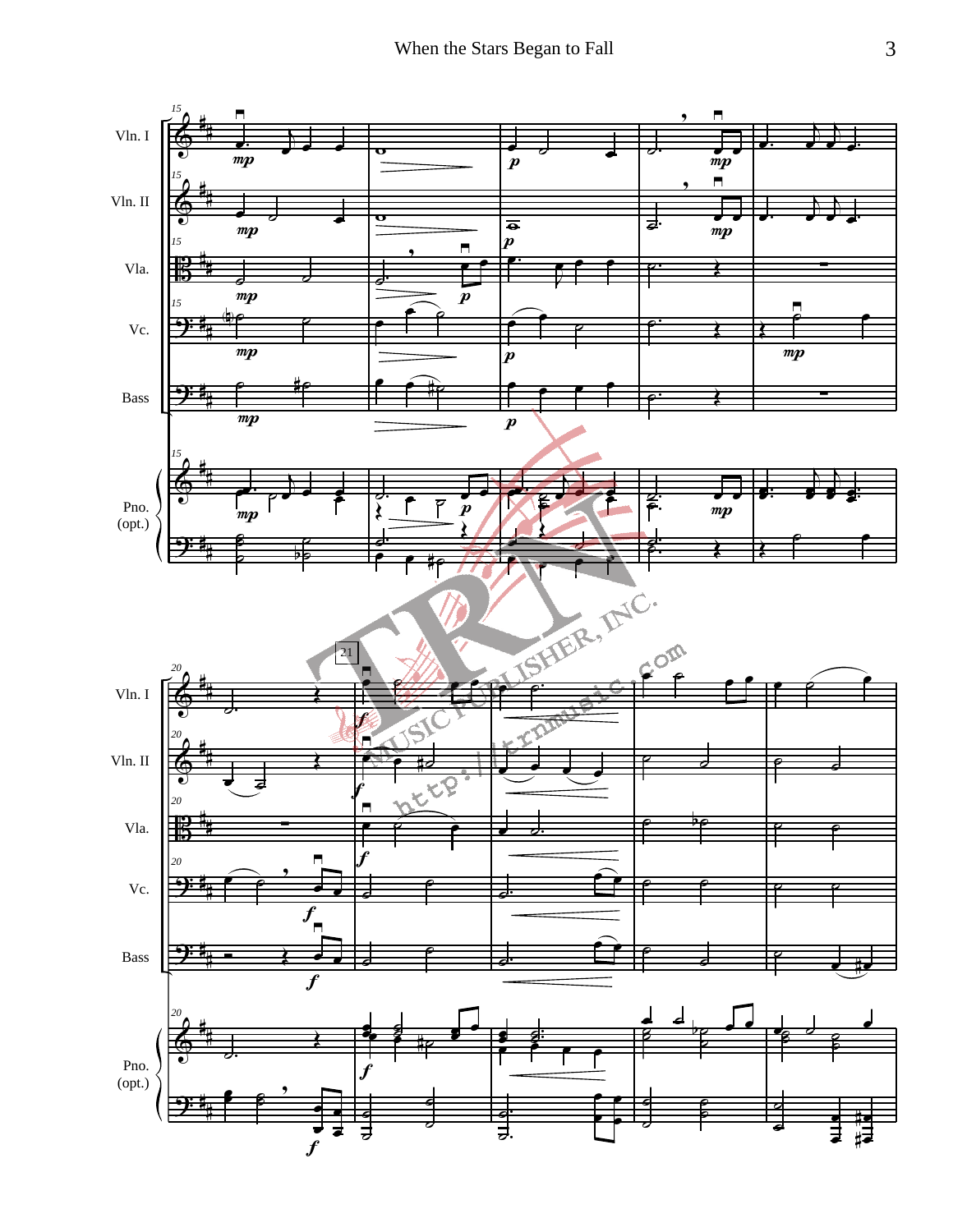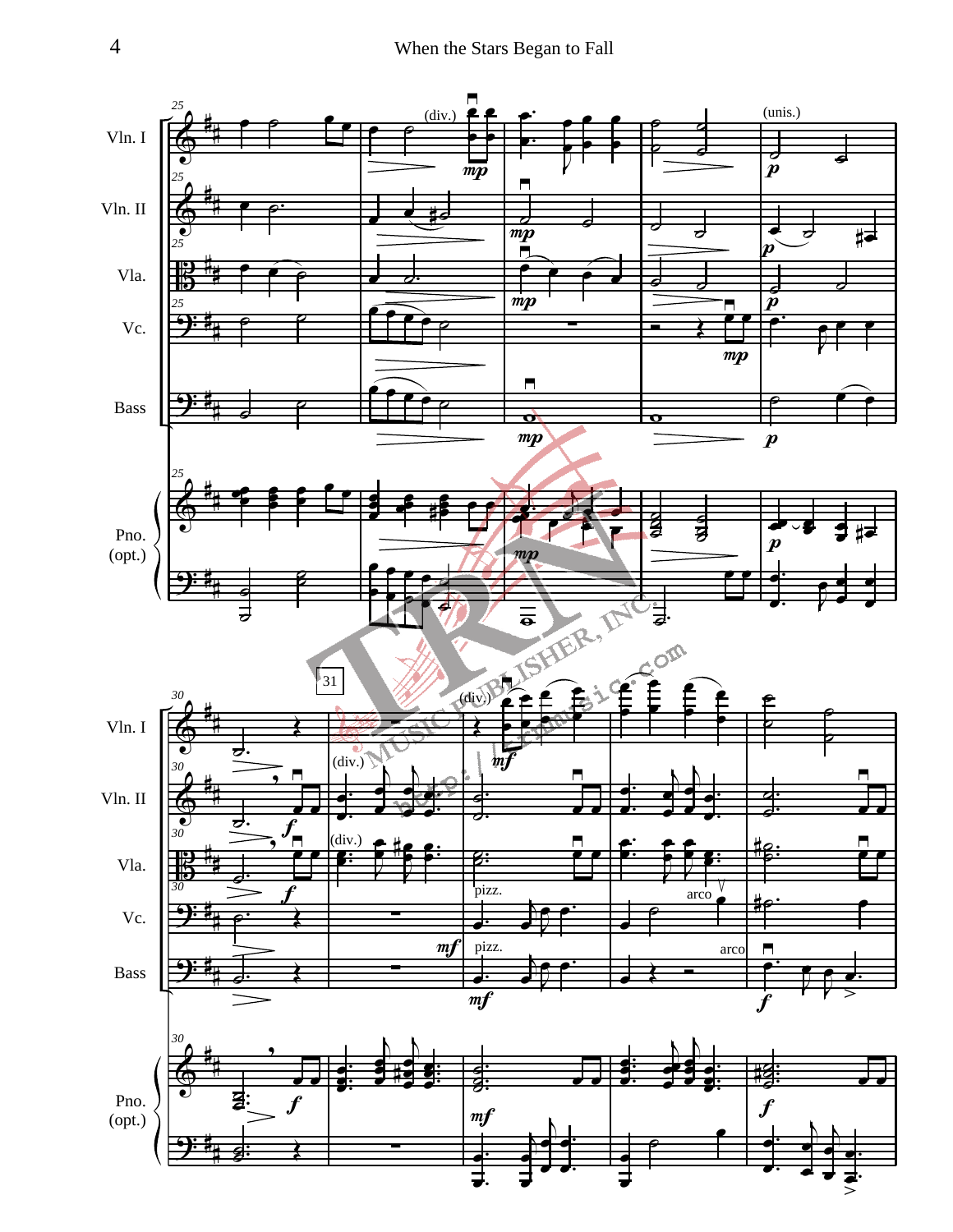